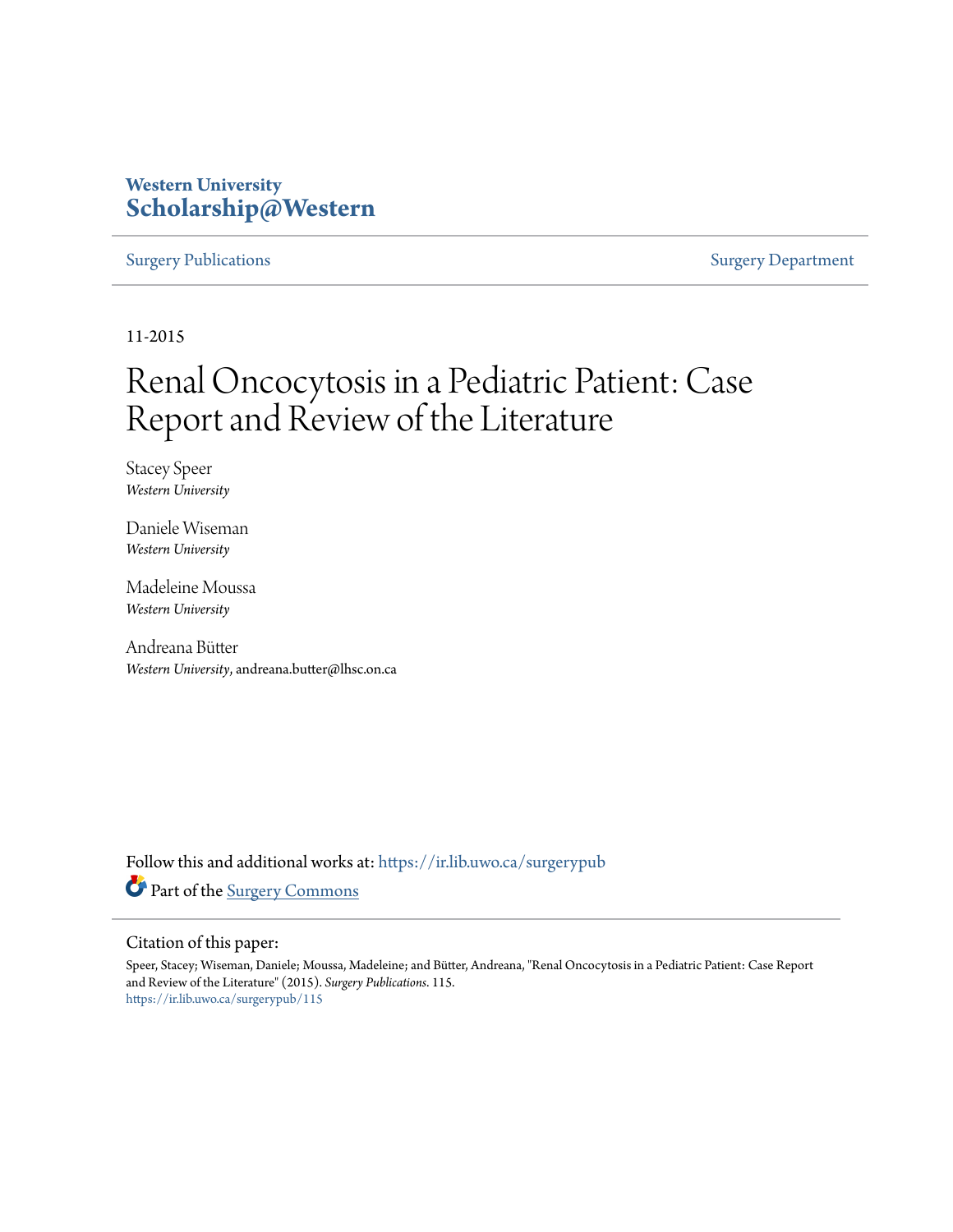

**Contents lists available at ScienceDirect** 

# Journal of Pediatric Surgery CASE REPORTS

journal homepage: [www.jpscasereports.com](http://www.jpscasereports.com)

### Renal oncocytosis in a pediatric patient: Case report and review of the literature



Stacey Speer<sup>a</sup>, Daniele Wiseman<sup>a</sup>, Madeleine Moussa<sup>b</sup>, Andreana Bütter<sup>c,\*</sup>

a Department of Medical Imaging, London Health Sciences Centre, Western University, London, Ontario, Canada

<sup>b</sup> Department of Pathology, London Health Sciences Centre, Western University, London, Ontario, Canada

<sup>c</sup> Division of Pediatric Surgery, London Health Sciences Centre, Western University, London, Ontario, Canada

#### article info

Article history: Received 5 August 2015 Received in revised form 11 September 2015 Accepted 14 September 2015

Key words: Renal oncocytoma **Oncocytosis** Pediatric

#### **ABSTRACT**

Renal oncocytosis is a rare condition in which the kidney develops numerous oncocytomas. We present a case of a 12-year-old female who presented with right-sided flank pain of one-year duration. Imaging revealed several masses in the right kidney. Tissue biopsy confirmed multiple benign oncocytomas. Due to the presence of multiple oncocytomas throughout the kidney, a radical nephrectomy was performed. Given the rarity of this condition, as well as its known association with von Hippel-Lindau disease and Birt-Hogg-Dube syndrome, genetic investigations were pursued but failed to identify any abnormalities. This patient remains well and disease free six years after surgery. A review of the literature of this rare condition was performed.

 2015 The Authors. Published by Elsevier Inc. This is an open access article under the CC BY-NC-ND license ([http://creativecommons.org/licenses/by-nc-nd/4.0/\)](http://creativecommons.org/licenses/by-nc-nd/4.�0/).

Renal oncocytosis is a rare pathological condition in which a wide spectrum of oncocytic changes occur in the kidney [\[1\]](#page-4-0). Warfel and Eble initially described oncocytomatosis in an adult patient in whom both kidneys had more than 200 oncocytomas [\[2\].](#page-4-0) Tickoo et al. described 14 cases of renal oncocytosis in which each diseased kidney contained numerous oncocytic nodules as well as a dominant mass. This mass is usually a renal oncocytoma although rarely, it can be a chromophobe renal cell carcinoma. Therefore, radical nephrectomy is often warranted due to concern about possible malignancy [\[3\]](#page-4-0).

Renal oncocytomas are epithelial tumors composed of oncocytes that are well differentiated, contain eosinophilic cells and are arranged in a tubular pattern  $[1]$ . Specific genetic conditions, such as Birt-Hogg-Dube (BHD) and Von Hippel-Lindau syndrome, can also be associated with renal oncocytosis [\[1\]](#page-4-0). However, very few pediatric cases of renal oncocytoma have been described  $[4-8]$  $[4-8]$ .

We report a case of a 12-year-old girl who was found to have multiple renal oncocytomas, bilateral macular degeneration and bilateral sensorineural hearing loss, prompting a thorough genetic investigation. To our knowledge, this is only the 5th reported pediatric patient with renal oncocytosis.

### 1. Case report

A 12-year-old female presented to her primary care physician with right-sided flank pain of one-year duration. Medical history was significant for bilateral macular degeneration as well as bilateral sensorineural hearing loss. Physical examination was unremarkable. Laboratory investigations revealed a normal complete blood count, liver and kidney function tests. Urinalysis was normal. A nuclear medicine bone scan was unremarkable. Abdominal ultrasound, computed tomography (CT) and magnetic resonance imaging (MRI) were performed. Ultrasound and CT confirmed multiple well-defined complex cystic and solid masses scattered throughout the right kidney [\(Figs. 1 and 2](#page-2-0)). The left kidney was normal. The largest mass was located anteriorly within the lower pole measuring 3.7 cm  $\times$  4.6 cm [\(Fig. 1](#page-2-0)c). This along with several other renal masses showed complex cysts with solid irregular septations. The solid components confirmed flow within them on Doppler suggesting a neoplasm as opposed to a hemorrhagic cyst. Ultrasound imaging confirmed the presence of echogenic shadowing punctate components consistent with calcifications in one lesion. Fat suppressed image sequences on MRI and ultrasound imaging confirmed the lack of macroscopic fat within the lesions thus excluding the diagnosis of angiomyolipomas. No lesion exhibited a classic stellate central scar. In this clinical context and in conjunction with multiple indeterminate unilateral kidney masses in a child, a variety of differential diagnoses were considered

<sup>\*</sup> Corresponding author. Western University, Children's Hospital, 800 Commissioners Rd East, Rm B1-188, London, ON N6A4G5, Canada. Tel.: +1 519 685 8401; fax: +1 519 685 8421.

E-mail address: [Andreana.butter@lhsc.on.ca](mailto:Andreana.butter@lhsc.on.ca) (A. Bütter).

<sup>2213-5766/© 2015</sup> The Authors. Published by Elsevier Inc. This is an open access article under the CC BY-NC-ND license ([http://creativecommons.org/licenses/by-nc-nd/4.0/](http://creativecommons.org/licenses/by-nc-nd/4.�0/)). <http://dx.doi.org/10.1016/j.epsc.2015.09.009>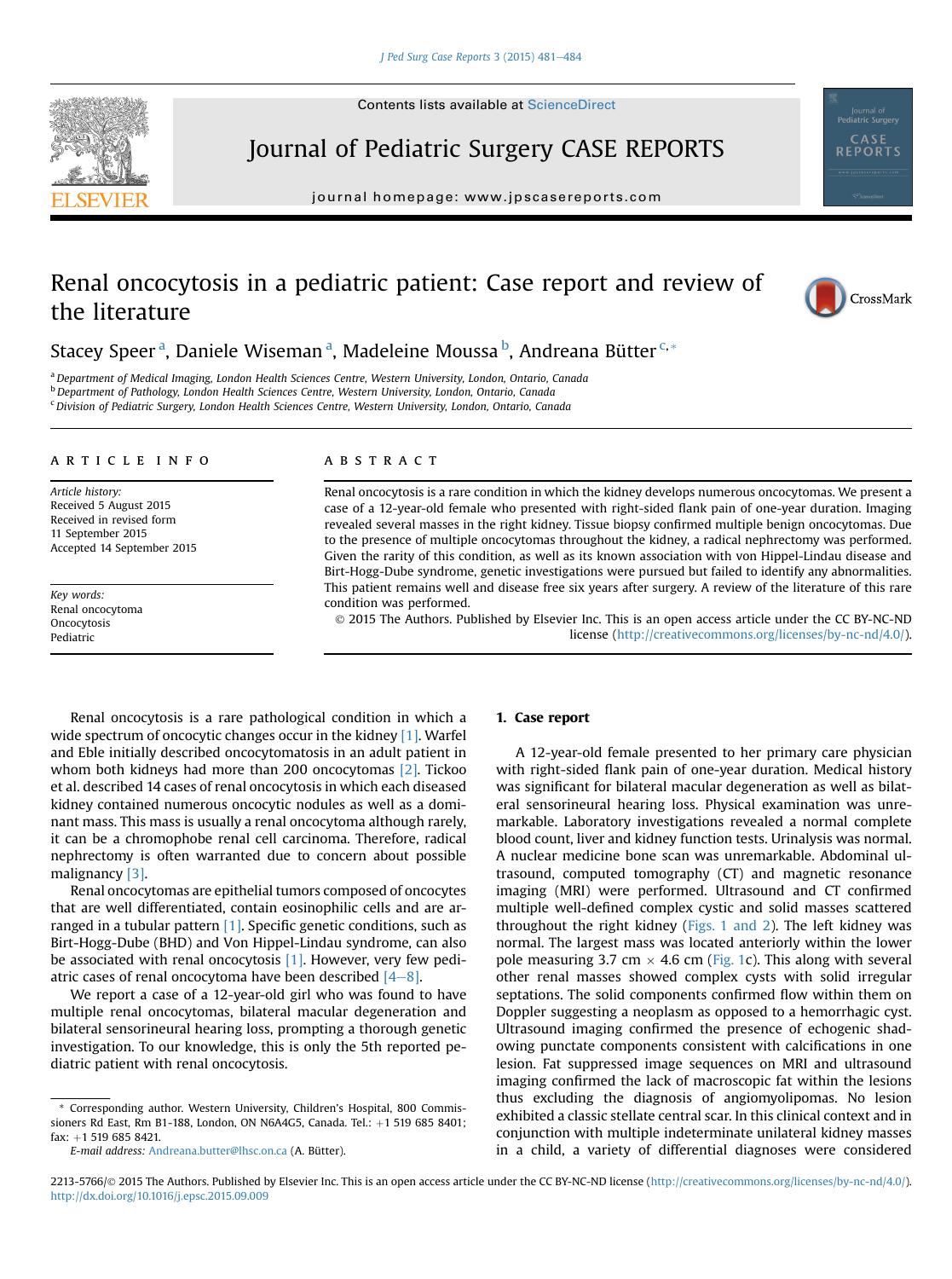<span id="page-2-0"></span>

Fig. 1. (a-c) Transverse image of the lower pole of the right kidney demonstrates multiple complex masses. These appear as complex cysts with multiple irregular solid septations in which flow could be seen on color Doppler (not included). The largest was located within the lower pole measuring  $3.7 \times 4.6$  cm.

including: (a) Birt-Hogge-Dube syndrome with renal tumors composed of chromophobe renal cell carcinoma and/or renal oncocytomas, (b) Von Hippel-Lindau disease in the context of multiple renal lesions, (c) tuberous sclerosis with renal



Fig. 2. CT confirms multiple well-defined, low attenuating cystic and solid masses within the right kidney. There is an impression of fine septations configuring into a stellate pattern centrally within the largest lesion but not a classic central scar. There is no fat within these lesions.

angiomyolipomas despite a lack of family history for this diagnosis and lack of macroscopic fat, (d) benign renal oncocytomas and finally (e) renal cell carcinoma.

Given the diagnostic uncertainty and concern about potential malignancy, the patient underwent laparotomy and open biopsies of her right kidney. Intraoperatively, multiple cystic nodules were noted throughout the kidney. Two biopsies were taken of the largest mass. Frozen section suggested that the lesion was benign ([Fig. 3\)](#page-3-0). Definitive treatment was deferred, pending permanent sections. Final pathology revealed neoplastic lesions composed of oncocytic cells arranged in small nests and a tubular architecture with areas of cystic change. The cells appeared monomorphic with minimal nuclear atypia. Mitotic activity was not identified. Clear cytoplasmic change was not identified and there was no necrosis or lymphovascular invasion. The tumor cells were negative for colloidal iron. Immunohistochemistry revealed that the tumor cells stained diffusely for vimentin and epithelial membrane antigen. Entrapped non-neoplastic tubules were positive for cytokeratin 7, while the tumor cells were negative. Rare cells showed cytoplasmic positivity for CD57. Chromographin, synaptophysin, WT-1 stains were negative. Final pathologic diagnosis was multiple right renal oncocytomas and oncocytosis. As a result of these pathologic findings, the diffuse involvement of her entire right renal parenchyma, multiple case reports describing renal oncocytosis as a possible precursor lesion to renal cell carcinoma and extensive discussion with the patient and her mother, a right radical nephrectomy was performed.

Due to the rarity of renal oncocytomas in the pediatric population and its known association with certain genetic conditions (i.e. Birt-Hogg-Dubé and Von Hippel-Lindau syndromes), our genetics team was consulted. In addition, her co-existing bilateral macular degeneration and bilateral sensorineural hearing impairment suggested an underlying genetic abnormality. Chromosomal analysis revealed a 46XX karyotype without any chromosomal abnormalities. Point mutations were not identified on the FLCN gene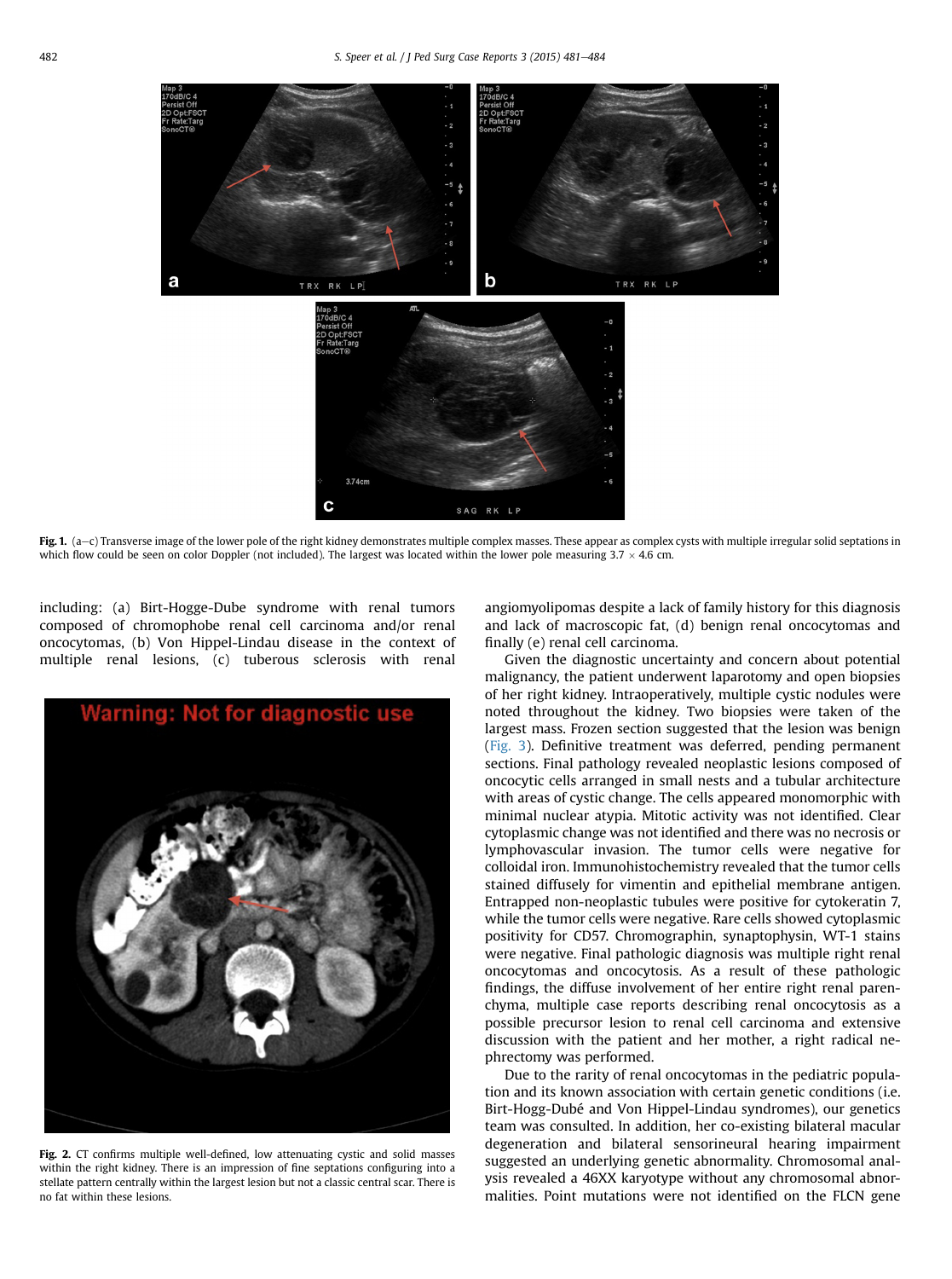<span id="page-3-0"></span>

Fig. 3. (a and b): H&E stained slides showing features of renal oncocytoma. The tumor consists of sheets of cells arranged in small nests and having tubular architecture with focal cystic changes. The tumor cells have large eosinophilic cytoplasm with no significant nuclear atypia.

which encodes the protein folliculin on chromosome 17p11.2, which is the gene associated with Birt-Hogg-Dubé syndrome [\[1\].](#page-4-0) As well, there was no evidence of a Von Hippel-Lindau gene deletion and full sequencing of the coding regions of the Von Hippel-Lindau gene revealed no sequence variation from normal. An underlying mitochondrial disorder was considered but mitochondrial analysis was also normal. It remains possible that our patient possesses an unknown genetic condition.

#### 2. Discussion

Renal oncocytosis results in diffuse oncocytic changes throughout the kidney as well as possible tumor development, such as oncocytomas and/or chromophobe renal cell carcinoma [\[1\].](#page-4-0) Renal oncocytomas are benign, epithelial tumors that are composed of uniform and well differentiated oncocytes [\[9,10\]](#page-4-0). The incidence of renal oncocytomas varies between 3 and 7% of all primary renal tumors [\[11\].](#page-4-0) Most patients present with unilateral oncocytoma [\[12\]](#page-4-0). However,  $4-6%$  will have multifocal disease while  $4%$  will have bilateral disease  $[4]$ . Patients range in age from 10 to 94 years of age  $[1–12]$  $[1–12]$  $[1–12]$ , with most occurring in the seventh decade of life. Our 12year-old patient is one of the younger ones described to date. There is a male to female preponderance of up to  $2.2:1$  [\[4\].](#page-4-0) Most patients are asymptomatic, with the oncocytomas detected incidentally during imaging for non-urological complaints [\[4,12\]](#page-4-0). If symptomatic, microscopic hematuria, abdominal pain and flank mass have been reported [\[4,8,11\]](#page-4-0).

Renal oncocytoma has traditionally been regarded as a benign neoplastic tumor; however, chromophobe renal cell carcinoma has been described within the same kidney  $[1,8,11]$ . If possible, nephron sparing surgery should be undertaken. Specifically, if the oncocytoma is a solitary, well encapsulated

| Table 1                                              |  |  |  |
|------------------------------------------------------|--|--|--|
| Pediatric renal oncocytomas found in the literature. |  |  |  |

| Ref.                | Sex                            | Age      | Presentation                                                                          | Treatment                  | Genetic association                                        | Tumor characteristics                                                |
|---------------------|--------------------------------|----------|---------------------------------------------------------------------------------------|----------------------------|------------------------------------------------------------|----------------------------------------------------------------------|
| [4]                 | Male                           | 13 vrs   | Left flank pain                                                                       | Partial nephrectomy        | None                                                       | Heterogenous, hypoechoic,<br>solid, hypervascular mass.              |
| $[5]$               | Male                           | 17 yrs   | Viral illness, left abdominal<br>mass palpated                                        | Nephrectomy                | None                                                       | Complex multicystic mass                                             |
| $[7]$               | Male                           | $10$ yrs | Recurrent abdominal pain,<br>malaise, anorexia, macroscopic<br>hematuria and dysuria. | Nephrectomy                | None (maternal uncle had<br>nephrectomy for hypernephroma) | Multiple kidney cysts                                                |
| [8]<br>Current case | Female 12 yrs<br>Female 12 yrs |          | Left sided abdominal fullness.<br>Right flank pain                                    | Nephrectomy<br>Nephrectomy | None (father had horseshoe kidney)<br>None                 | Complex multicystic mass<br>Multiple cystic and solid/cystic masses. |